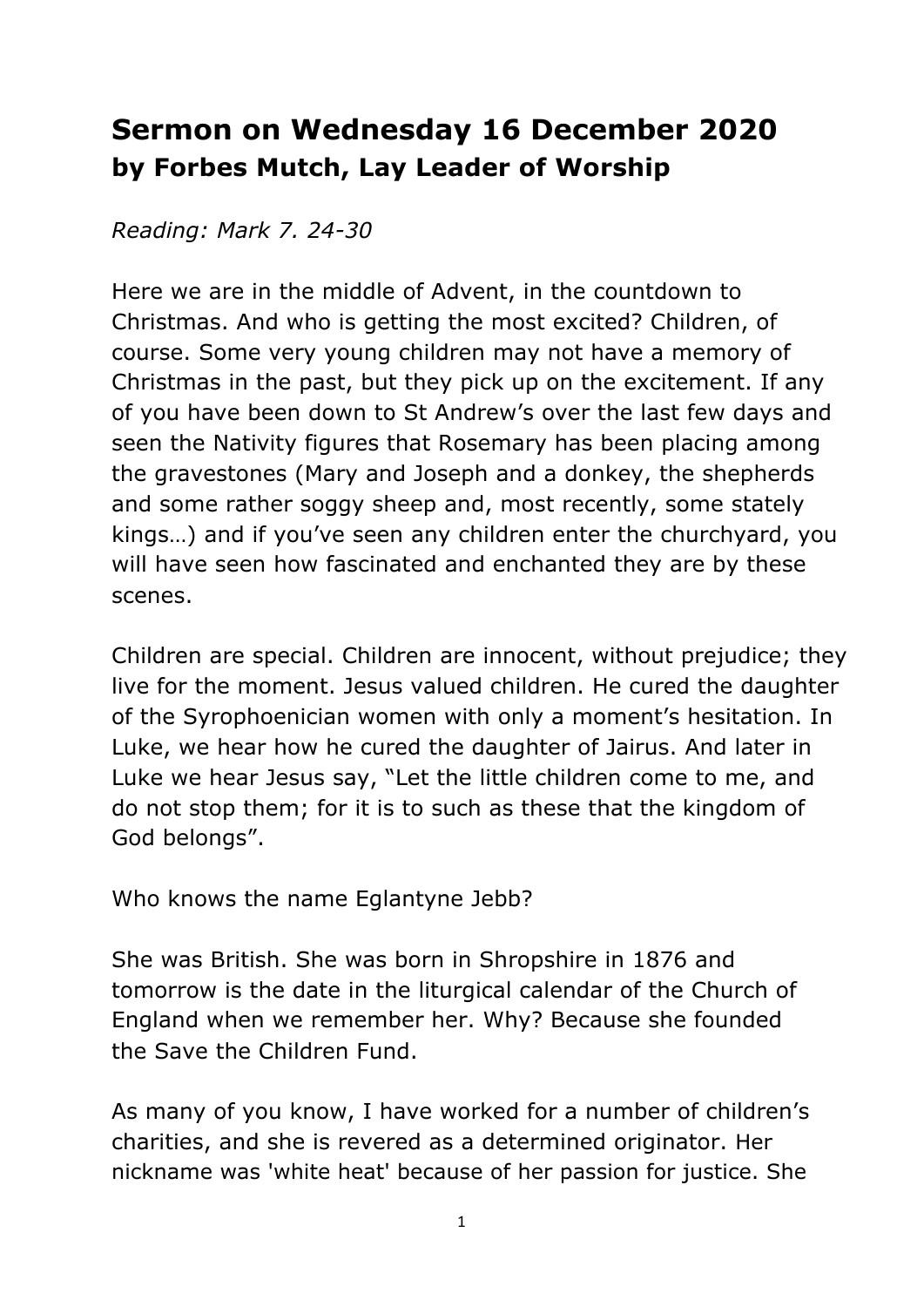was one of those outspoken, Victorian humanitarians with a strong social conscience.

She was raised in a wealthy family and brought up with privileges but she kicked against the conventions of the day and, in another era, would probably have been a politician. But women didn't even have the right to vote in those days, let alone enter Parliament. So she trained to be a teacher. During her twenties, Eglantyne had a vision of Jesus which acted as the formative experience of her life, after which she would always, when faced with a challenge, ask: "What would Christ do?"

Towards the end of the First World War, she became aware of the situation facing children in Germany and Austria-Hungary. These countries were facing defeat in the war and were being blockaded by the allies and the people were starving. As always, it is the children who suffer most in these situations because they are vulnerable, weak and have little resilience.

Eglantyne campaigned for the British government to end the blockade and to help the children of these enemy countries.

On 15 April 1919, the Save the Children Fund was founded and, perhaps surprisingly, at its official launch at the Royal Albert Hall the following month, large sums of money were raised and donated.

As peace returned to Europe, Eglantyne focused her internationally growing movement on a declaration of rights for children. In 1925, the first International Child Welfare congress was held in Geneva, and the declaration was widely discussed and supported by organisations and governments. An extended version would be adopted by the United Nations in 1959, and it was one of the main inspirations behind the 1989 UN Convention on the Rights of the Child. Very important legislation.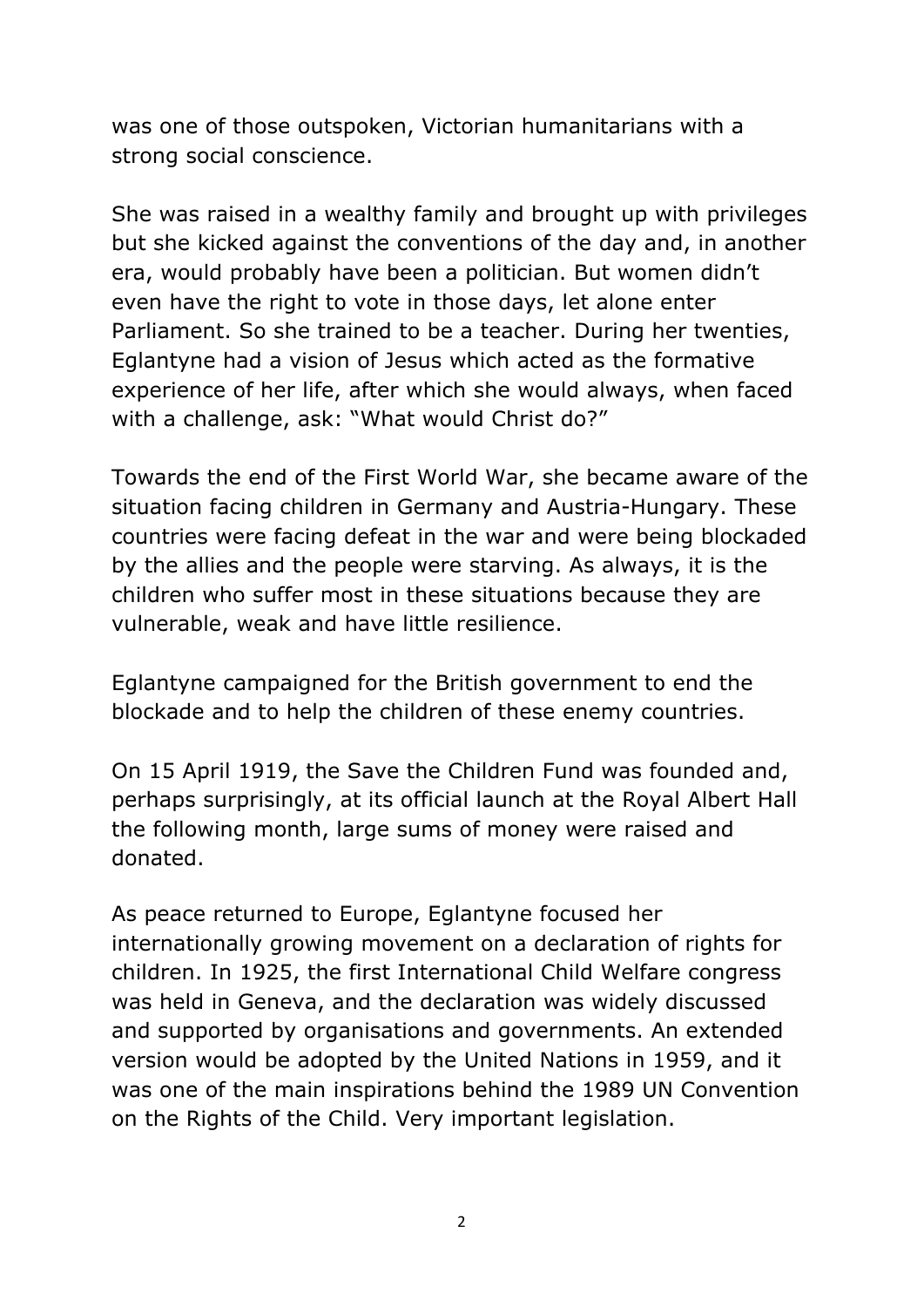Unfortunately, Eglantyne suffered poor health and she died in a nursing home in Geneva in 1928 aged just 52. But she had made her mark. She had helped drag Western society from having no respect for children (just think of the way children suffer in Dickens novels) to acknowledging, as Christ did, that children are important.

Sometimes God chooses the most unexpected people to see his will done on earth; sometimes he uses more obvious leaders. It just depends what the task is. Moses grew up in the luxury of Pharaoh's palace and wasn't expecting to lead the Children of Israel out of Egypt, but he did. The gentile Syrophoenician woman wouldn't have expected to find her daughter's cure with the Jewish Messiah, but it was the will of God.

Eglantyne Jepp wasn't expecting to be called to save millions of children from starvation, but she answered the call to make a difference. Thank you, Lord, for the people who follow your call. We will remember Egalantyne Jebb tomorrow with thanks and humility. Amen



https://www.savethechildren.org.uk/about-us/our-history